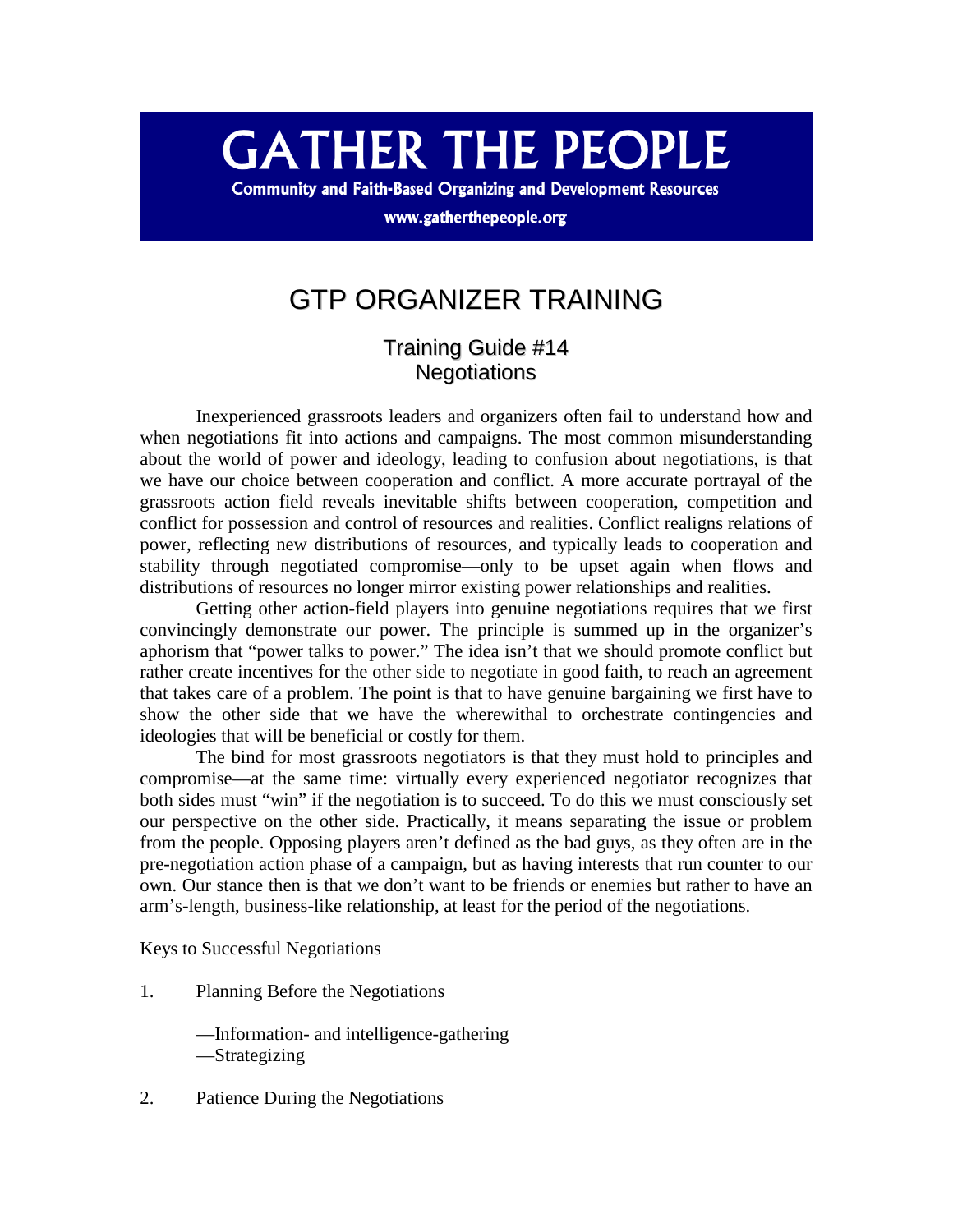—Persistence —Control of emotions

3. Publicity After the Negotiations

—Joint public pronouncements

—Press release distribution

Importance of Individuals in Negotiations

 Whatever the issue or power positions of the parties in a negotiation, except where differences are pronounced, the parts played by individual negotiators are pivotal to outcomes.

Desirable Characteristics in a Negotiator

- —Self-control
- —Self-awareness
- —Flexibility
- —Good listener
- —Team player
- —Sensitive to non-verbal cues
- —Incisive questioner
- —Talks sparingly
- —Calm and collected
- —Doesn't lose temper
- —Conceals emotions (with certain exceptions)
- —Stays alert
- —Persuasive in selling self and objectives
- —Doesn't oversell or overstate
- —Doesn't attempt to intimidate
- —Doesn't act superior (intellectually, morally, or otherwise)
- —Doesn't underestimate others (allies or adversaries)
- —Doesn't drink or use drugs inappropriately

#### Planning

- 1. Preparation Principles
	- —Forget any ideas about ideological conversions.
	- —Collect information and intelligence first.
	- —Select your negotiating team carefully and be explicit about authority.
	- —Arrange to take complete notes.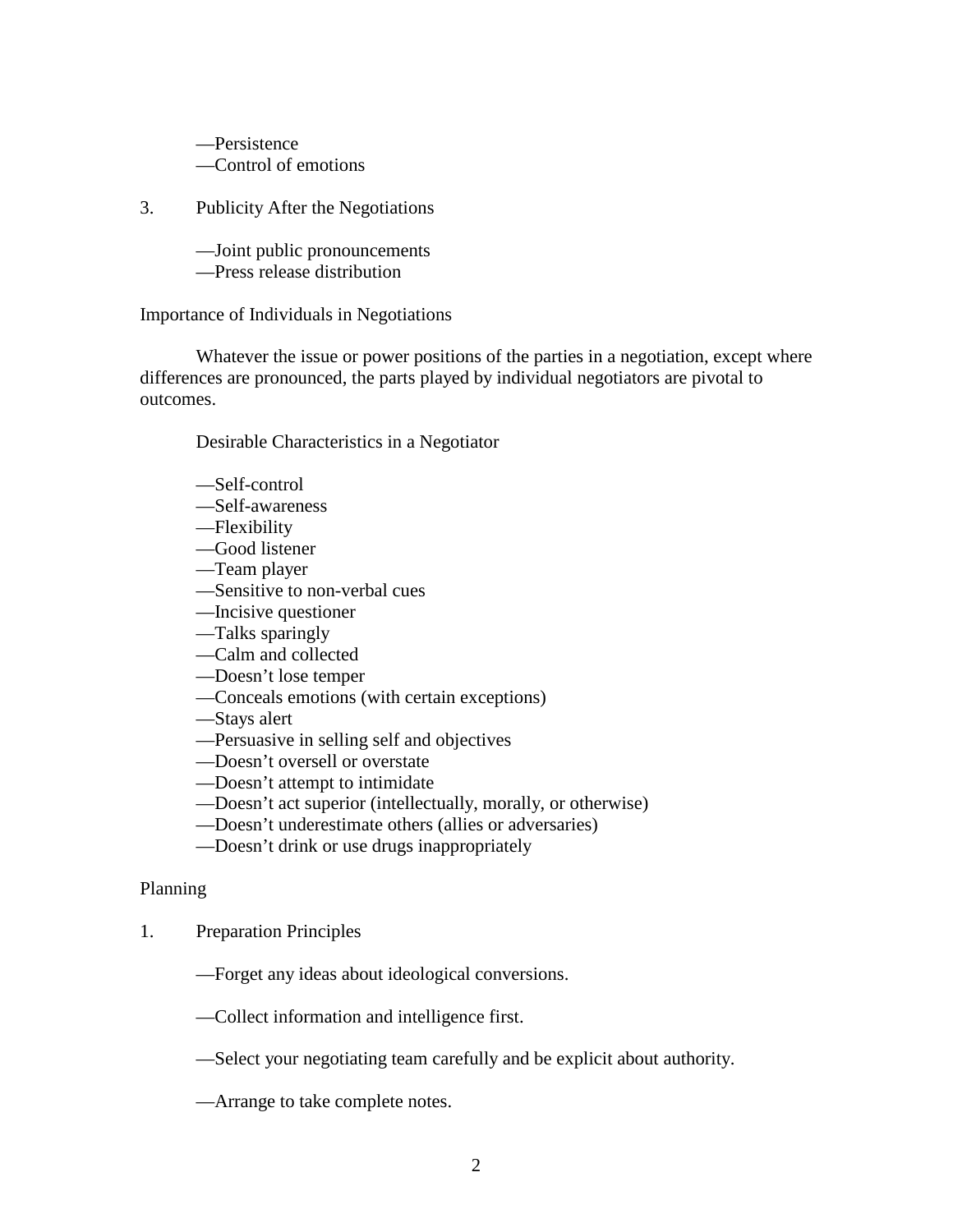- —Beware of "contingency confusion," mistakenly interpreting opponent's acts because of inadequate information or intelligence.
- —Ask questions (and listen to answers!) to find out the other side's true needs and to break down the bases for their demands.
- —Look for common ground and ways to meet the other side's needs (including those in the future).
- —Interpret "no" answers as requests to be shown how or why to say "yes."
- —Avoid playacting, it's transparent to others and it destroys credibility.
- —Don't push the other side to the wall or paint them in a corner.
- —Remember that both sides must compromise and win if the negotiation is to be successful.
- 2. Tasks
	- —Analyze issues and objectives, yours and theirs:
		- > What do we/they want?
		- > What will be our/their reaction to the other's demands?
		- > What do we/they really need?
		- > What will we/they take?
		- > What's our/their hidden agenda?
	- —Determine power positions, yours and theirs:
		- > information and intelligence
		- > handles
		- > timelines
		- > constituencies
		- > press/media position
		- > resources
	- —Devise strategy
		- > Decide on an initial proposal (may be extravagant but must be based on solid fact and reason), fallback position, and bottom line (which should be set by the general membership).
		- > Find timing indicators, i.e., predictable points at which resources flow or realities shift for the other side (so that demands are hooked to budget hearings, elections, etc.).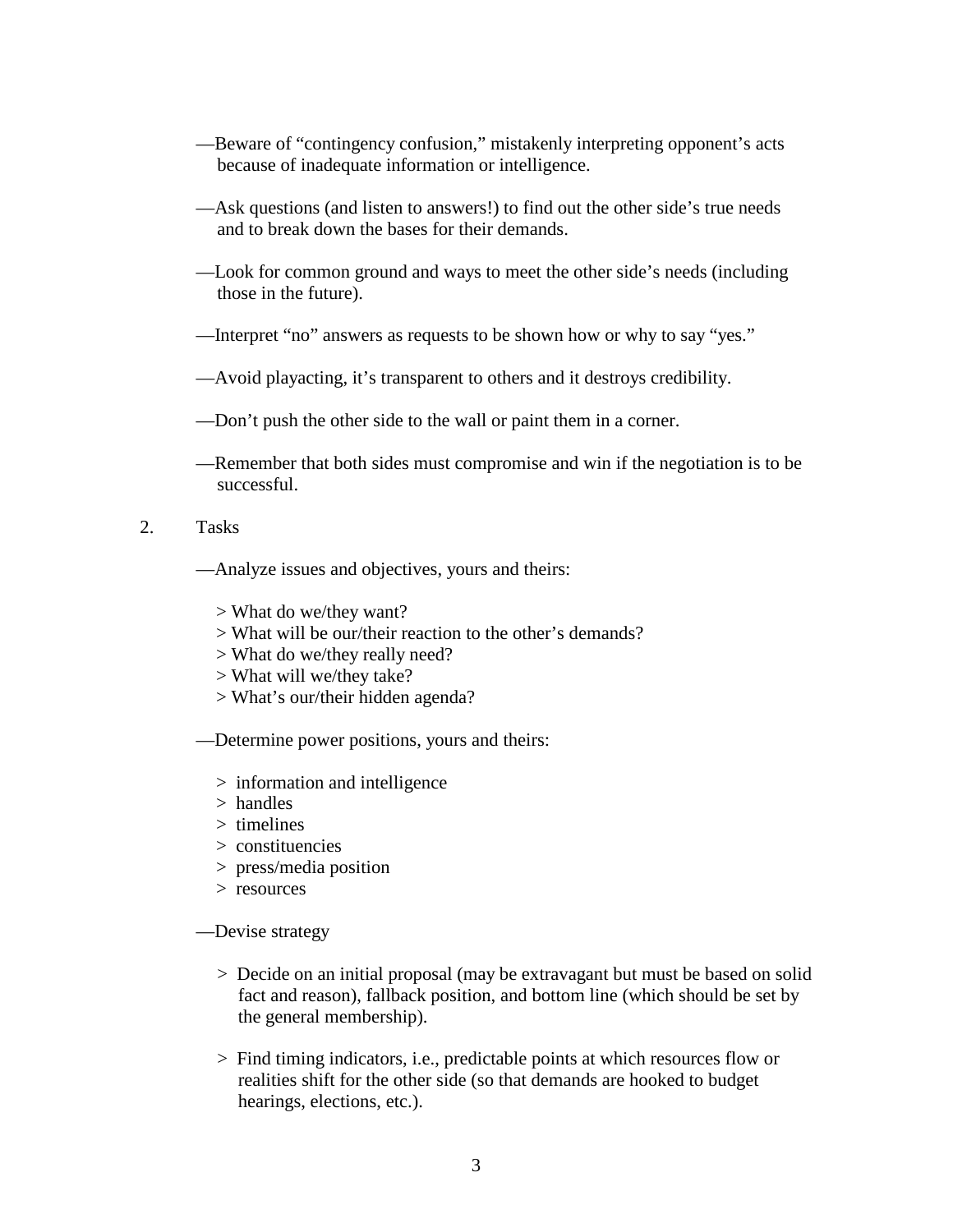- > Take charge of the meeting (number of negotiators on each side, agenda, meeting hours, etc.).
- > Be personal: get everyone's name at the start and use them.
- > Don't accept an opponent's negotiation agenda: propose your own or negotiate on theirs (and if you go along with theirs, get something in trade, such as meeting on your turf).
- > Be reasonable: propose terms that fit the mutually recognized power relations and realities of the parties.
- > Organize negotiation issue-priorities on the basis of taking first those that are easily talked about and dealt with, next those for which more information or intelligence is needed, and last those that are most likely to be problematic.
- > Be prepared for the other side to test your position.
- > Have a plan for caucusing when necessary.
- —Tactics
	- > Use one tactic at a time—and wait for a response before going on to the next.
	- > Multiply alternatives.
	- > Make an early quid-pro-quo concession.
	- > Get them saying "yes."
	- > Be flexible to their offers.
	- > When unsure, delay answering.
	- > Stay silent when offers are unacceptable.
	- > Stress your positives, not their negatives.
- —Tactics to watch out for
	- > Early put-down questioning
	- > Good guy-bad guy routines
	- > "We're-the-greatest" lines (yeah, but what have you done for us lately?)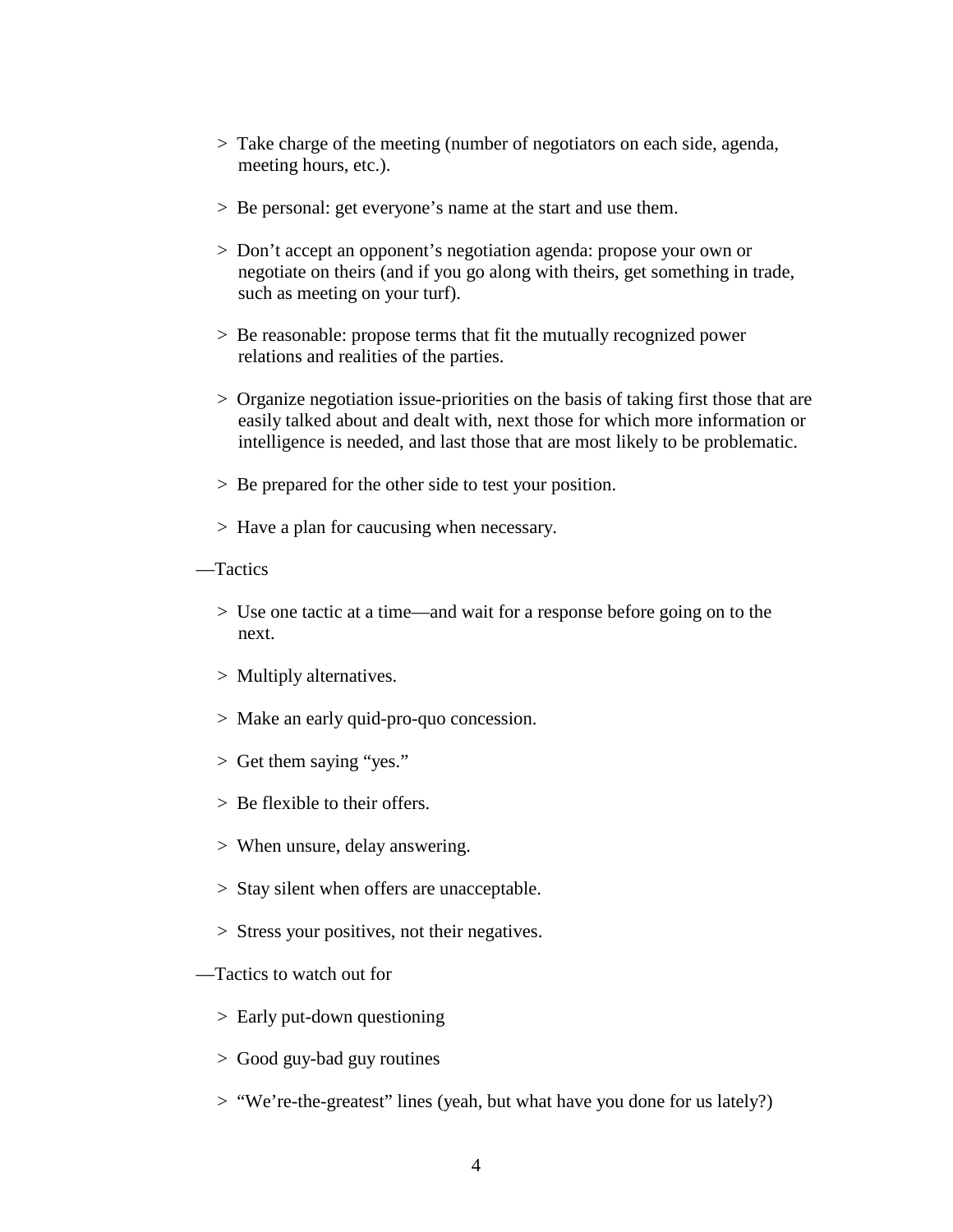- > Disclaiming authority to negotiate on particular points
- > Soaking up your initiatives without responding
- > Feigning ignorance or innocence (confront it!)
- > Claims that "it's not common practice" (so what, are you opposed to progress?)
- > Predictions of doomsday consequences if you don't give in to their demands (tell them their crystal ball must be clouded!)

#### Negotiation Phases

- 1. Introductions
- 2. Overview
	- —General statement of goals and positions —Avoid antagonism, use "common-ground" rhetoric
- 3. Background
	- —History of relations and differences
	- —Avoid interruptions and arguments

#### 4. Definition of issues

- —Based on earlier determination of your needs, their needs, mutual needs, and hidden needs
- —Minor issues first except in lengthy or stalled negotiations
- —Start with common-need (bridging) issues
- 5. Conflict
	- —Involves hard questioning, persuasion, and argument
	- —Aim is to tear down other side's position and demands, to discover their true needs and thus room for compromise
	- —Bind is to compromise without jeopardizing your principles
- 6. Compromise